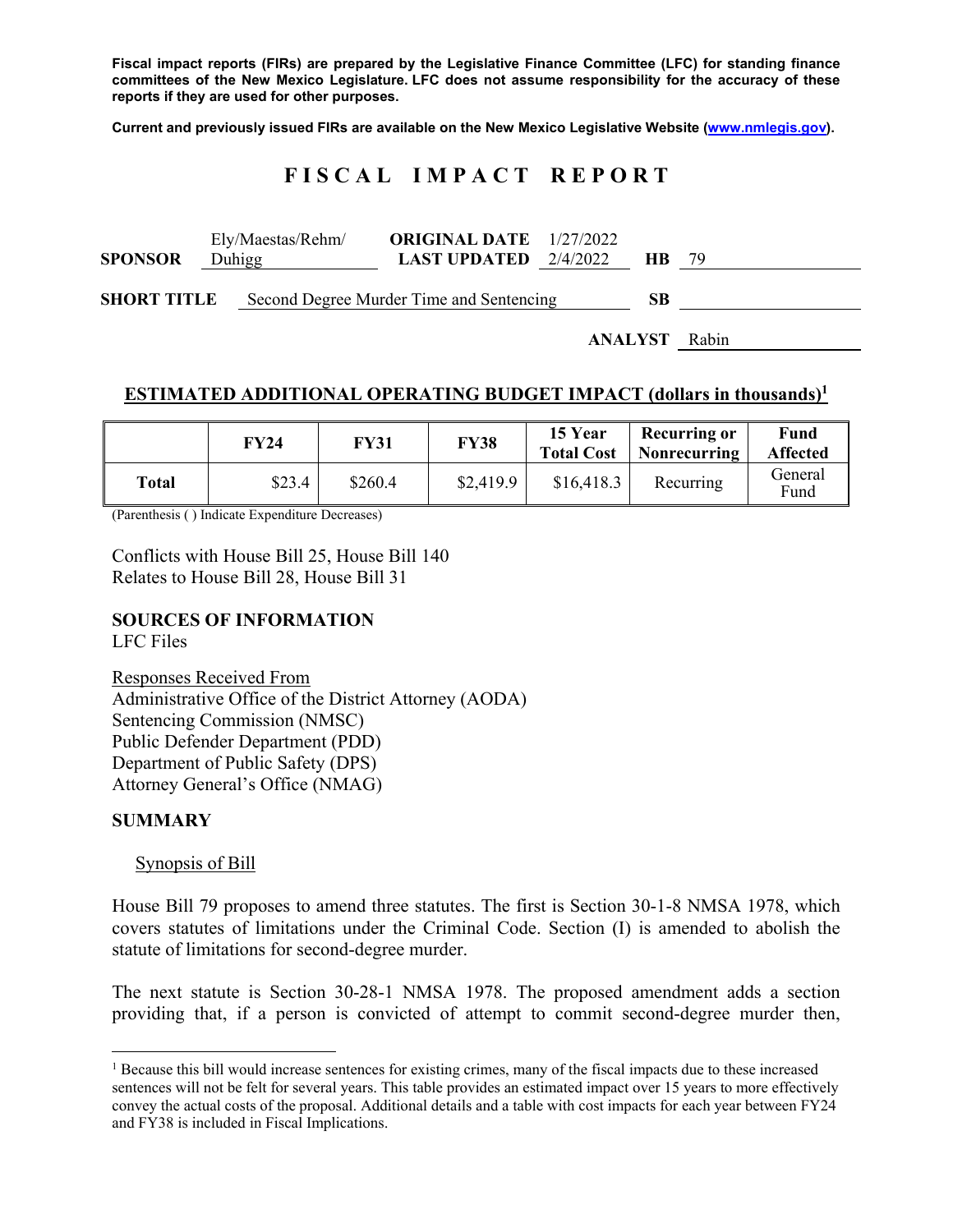notwithstanding the sentencing guidelines of Section 31-18-15 NMSA 1978, "the basic sentence of imprisonment is nine years."

Finally, this bill proposes to amend Section 31-18-15 NMSA 1978 of the Criminal Sentencing Act. Section (A) is amended grammatically and the penalty for a second-degree felony resulting in the death of a human being is increased from 15 to 18 years. The remainder of the statute is changed in formatting only. Instead of a list of felonies and their attendant basic sentences, the amendment changes the statute to contain a chart, with the felony classification on the left and the basic sentence on the right.

There is no effective date of this bill. It is assumed that the effective date is 90 days following adjournment of the Legislature.

# **FISCAL IMPLICATIONS**

Incarceration drives costs in the criminal justice system, so the primary fiscal implications examined in this analysis relate to changes in the number of individuals in prison and the length of time served in prison that might result from this bill. The creation of any new crime, expansion of a crime's scope or statute of limitations, increase of felony degree, or increase of sentencing penalties will likely increase the population of New Mexico's prisons and long-term costs to the general fund. In addition to the potential of new crimes to send more individuals to prison, increased sentence lengths decrease releases relative to the rate of admissions, pushing the overall prison population higher. The Corrections Department reports the average cost to incarcerate a single inmate in FY21 was \$49.6 thousand; however, due to the high fixed costs of the state's prison facilities and administrative overhead, LFC estimates a marginal cost (the cost per each additional inmate) of \$23.4 thousand per inmate per year across all facilities. This bill will likely increase the length of time offenders spend incarcerated and may slightly increase the number of offenders admitted to prison.

Overall, this analysis estimates HB79 will result in additional incarceration costs of \$2.3 million per year. These additional costs will begin to be realized in FY24, increasing over the following 11 years (as more individuals are admitted for and serve longer sentences for the crimes addressed by the bill), and leveling out at \$2.4 million in FY35 (as offenders begin to be released from prison) and future fiscal years.

Additional system costs beyond incarceration, such as additional costs to the judicial branch for increased trials, are not included in this analysis, but could be significant. As per the Public Defender Department (PDD)

Eliminating the statute of limitations for second-degree murder would create more cases in the long term. This would increase burdens and resource expenditures on all actors in the criminal justice system, including courts and public defenders. Increasing penalties for crimes all similarly imposes increased costs on communities and social institutions, that are borne by the public at large.

Penalty increases can make defendants more likely penalty increases can make defendants to go to trial rather than accepting a plea agreement and can provide prosecutors with greater plea bargaining power. That said, the primary fiscal impact of the penalty increase is likely to fall on Corrections if defendants end up with longer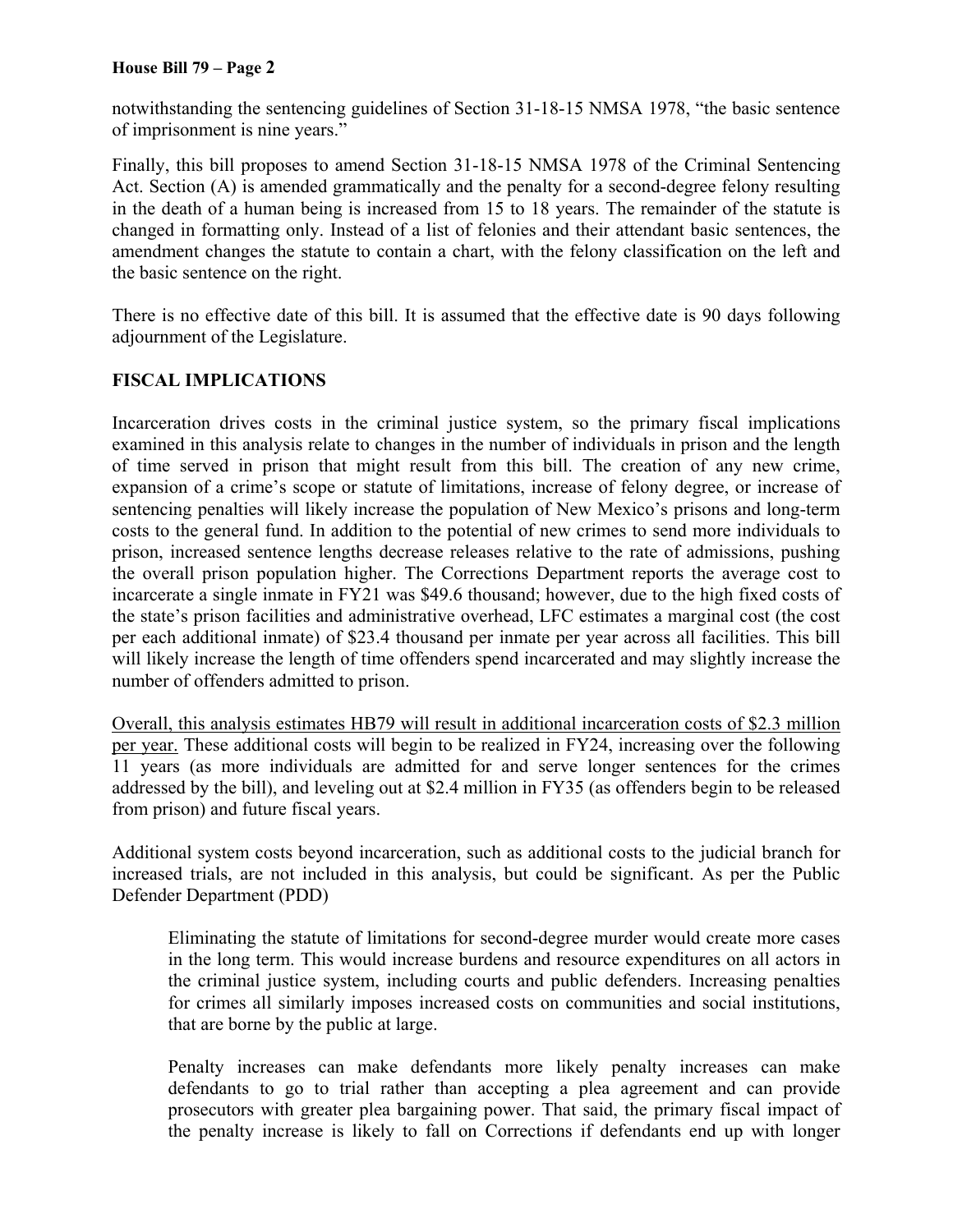sentences. PDD does not have accurate data regarding the number of people sentenced to Corrections for second-degree murder and attempted second-degree murder annually, but with the simultaneous amendment of the statute of limitations, that number may also increase.

This bill does not contain an appropriation.

Additional details on the calculations used to estimate the fiscal impact of increased incarceration due to HB79 are below.

*Statute of Limitations.* Eliminating the statute of limitations for second-degree murder is unlikely to impact many cases, as very few homicide cases (of any degree) are solved outside the current statute of limitations (six years). After examining all New Mexico State Police (NMSP) homicide cases initiated between 2006 and 2016, the Department of Public Safety (DPS) reported no arrests were made more than five years after the incident date, with the majority of arrests occurring within two years of the incident. DPS reported no NMSP homicide cases that were not charged because they exceeded the statute of limitations, and estimated no more than one to two cases statewide would be impacted by this change.

Assuming the expansion of the statute of limitations will result in one additional individual being admitted to prison each year and based on average actual time served for individuals released from prison in FY21 whose highest charge was second-degree homicide (4,047 days), this analysis estimates this change will result in increased costs of \$260 thousand per offender.

*Attempted Second-Degree Homicide.* Based on the number of individuals admitted to prison for attempted second-degree murder in FY21, this analysis estimates the change proposed in the basic sentence for this crime will impact one individual annually. Based on estimates of actual time served for serious violent felonies provided by the Sentencing Commission (NMSC), this individual will spend an additional 872 days in prison each due to the increased sentence, a cost of \$56 thousand per offender.

**Second-Degree Felony Resulting in the Death of a Human Being.** Data on the number of individuals admitted to prison for a second-degree felony resulting in the death of a human being in FY21 was not available, so this analysis estimates the proposed change in sentencing for this crime will impact at least the number of offenders admitted for second-degree homicide in FY21 annually (a low-end estimate). Based on estimates of actual time served for serious violent offenders provided by the Sentencing Commission, these 36 individuals will spend an additional 872 days in prison each due to the change in sentence, a cost of \$56 thousand per offender and \$2 million overall.

*Timing of Fiscal Impacts.* HB79 expands the second-degree murder cases eligible for adjudication and incarceration in prison by abolishing the statute of limitations for this crime. This will potentially result in an additional offender serving a prison term of 4,047 days (just over 11 years). As a result, the fiscal impact of one additional offender being imprisoned for second-degree murder in FY24 extends over that entire term at an estimated cost of \$23.4 thousand per year, until that individual is released in FY35. An additional offender admitted in FY25 impacts costs between FY25 and FY36. Costs continue to rise for each year until offenders admitted in FY24 begin to leave prison in FY35, after which it is assumed admissions and releases net out, resulting in a steady increased population as a result of this change.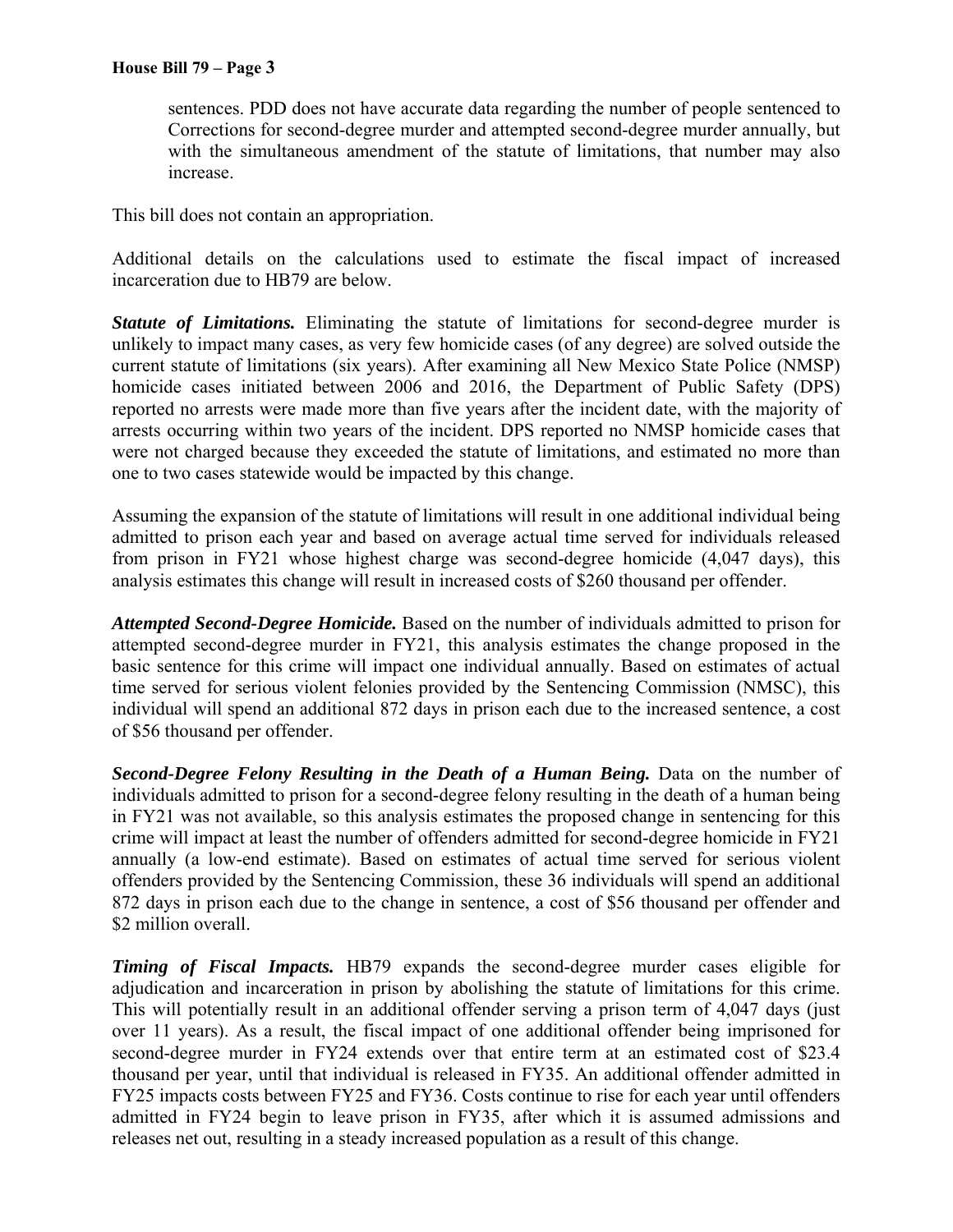Because HB79 enhances the sentence for the existing crimes of attempted second-degree murder and a second-degree felony resulting in the death of a human being, the fiscal impacts of these changes are not anticipated to be realized until the first group of offenders admitted under the enhanced sentences have served the term they would have served under the original sentences.

Under the original sentence for attempted second-degree murder, offenders serve an average of 1,227 days (based on the average time served for offenders released from prison in FY21 whose highest charge was for that crime), but under the enhanced sentence, they are anticipated to serve an additional 872 days in prison. As a result, offenders admitted to prison in FY24 for attempted second-degree murder under HB79 would begin to impact costs in FY27. Costs would continue to rise for each year until FY29, when offenders admitted in FY24 begin to leave prison after the change in time served resulting from HB79 (872 days, a little under 2.5 years).

Under the original sentence for a second-degree felony resulting in the death of a human being, offenders serve an average of 2,914 days (based on the average time served for offenders released from prison in FY21 whose highest charge was for that crime), but under the enhanced sentence, they are anticipated to serve an additional 872 days in prison. As a result, offenders admitted to prison in FY24 for a second-degree felony resulting in the death of a human being under HB79 would begin to impact costs in FY31. Costs would continue to rise for each year until FY35, when offenders admitted in FY24 begin to leave prison after the change in time served resulting from HB79 (872 days, a little under 2.5 years).

The timing of these fiscal impacts is outlined in the table below.

| <b>Fiscal Year</b>     | <b>Statute of</b><br><b>Limitations</b> | <b>Attempted</b><br>Second-Degree<br>Homicide | Second-Degree<br><b>Felony Resulting</b><br>in the Death of a<br>Human Being | <b>Total Fiscal</b><br>Impact |
|------------------------|-----------------------------------------|-----------------------------------------------|------------------------------------------------------------------------------|-------------------------------|
| 2024                   | \$23.4                                  | \$0.0                                         | \$0.0                                                                        | \$23.4                        |
| 2025                   | \$46.9                                  | \$0.0                                         | \$0.0                                                                        | \$46.9                        |
| 2026                   | \$70.3                                  | \$0.0                                         | \$0.0                                                                        | \$70.3                        |
| 2027                   | \$93.8                                  | \$15.0                                        | \$0.0                                                                        | \$109.4                       |
| 2028                   | \$117.2                                 | \$38.4                                        | \$0.0                                                                        | \$157.3                       |
| 2029                   | \$140.7                                 | \$56.0                                        | \$0.0                                                                        | \$199.1                       |
| 2030                   | \$164.1                                 | \$56.0                                        | \$0.0                                                                        | \$222.5                       |
| 2031                   | \$187.6                                 | \$56.0                                        | \$13.9                                                                       | \$260.4                       |
| 2032                   | \$211.0                                 | \$56.0                                        | \$857.9                                                                      | \$1,163.9                     |
| 2033                   | \$234.5                                 | \$56.0                                        | \$1,702.0                                                                    | \$2,067.4                     |
| 2034                   | \$257.9                                 | \$56.0                                        | \$2,015.6                                                                    | \$2,417.9                     |
| 2035*                  | \$260.0                                 | \$56.0                                        | \$2,015.6                                                                    | \$2,419.9                     |
| 2036                   | \$260.0                                 | \$56.0                                        | \$2,015.6                                                                    | \$2,419.9                     |
| 2037                   | \$260.0                                 | \$56.0                                        | \$2,015.6                                                                    | \$2,419.9                     |
| 2038                   | \$260.0                                 | \$56.0                                        | \$2,015.6                                                                    | \$2,419.9                     |
| 15-Year Fiscal Impact: | \$2,587.3                               | \$613.3                                       | \$12,651.9                                                                   | \$16,418.3                    |

**15-Year Fiscal Impact of Changes Proposed by HB79** 

\*In FY35, impacted offenders begin leaving prison, resulting in steady ongoing costs.

Source: LFC analysis of NMSC data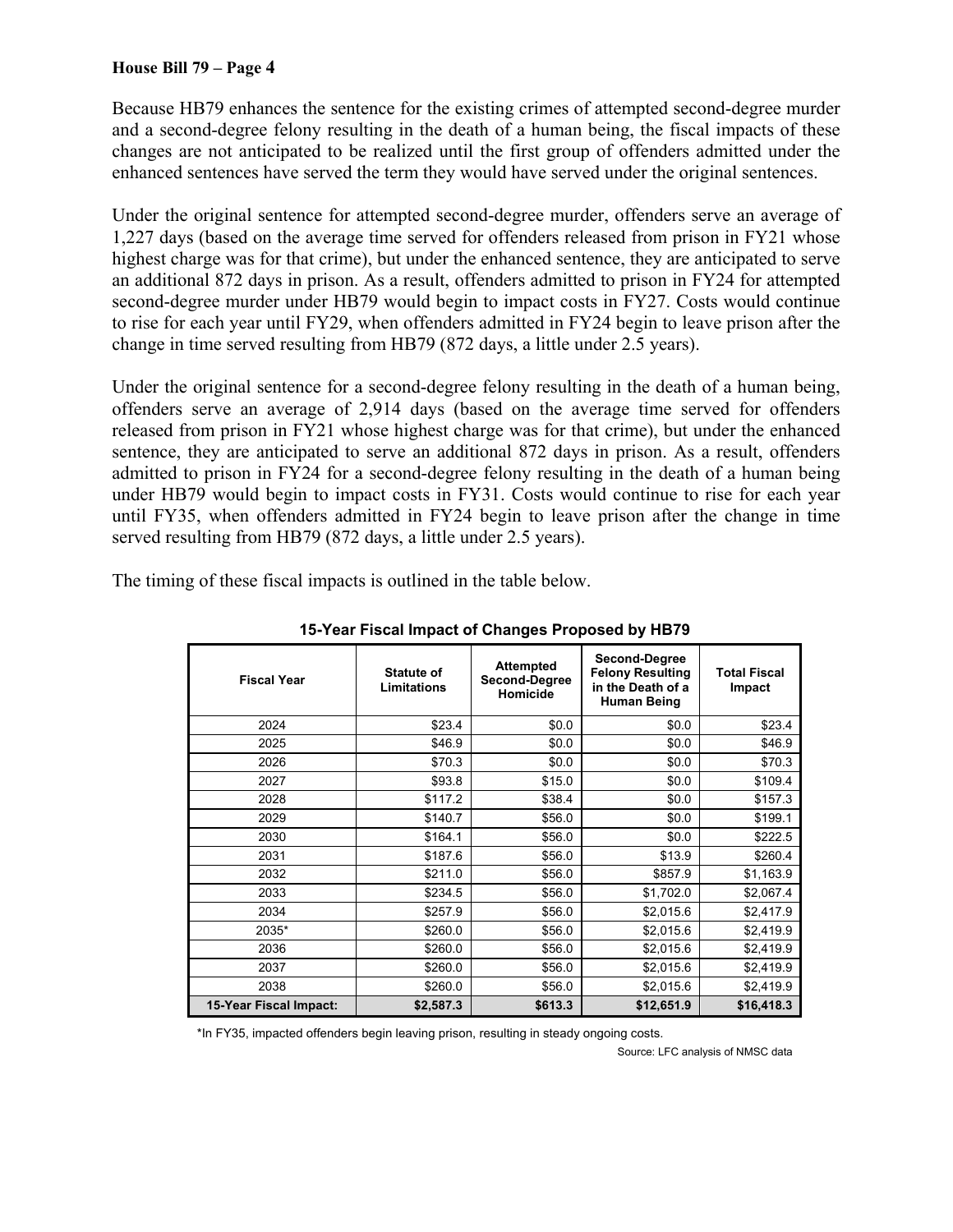## **SIGNIFICANT ISSUES**

Research shows the certainty of being caught is a more powerful deterrent to crime than severity of punishment, and prioritizing solving crimes and securing convictions, particularly for serious offenses, could be much more impactful. In New Mexico, however, punishment has grown less certain as crime has increased, with fewer violent crimes solved and more violent felony cases dismissed. LFC's evaluation team has found in the 2<sup>nd</sup> Judicial District (Bernalillo County) specifically, neither arrests, convictions, nor prison admissions have tracked fluctuations in felony crime, and in 2020, when felonies began to rise, accountability for those crimes fell. Improving policing and increasing cooperation and coordination among criminal justice partners could help increase the certainty of punishment for the most violent offenses and provide a stronger deterrent to serious crime than severe penalties. Incarceration (and length of incarceration) has also been shown to have a criminogenic effect, meaning time in jail or prison may make people more likely to commit crimes in the future.

As per PDD

Section One: Second-degree murder charges for which the statute of limitations has already passed cannot be revived. *State v. Morales*, 2010-NMSC-026, 148 N.M. 305.

The passage of time almost inevitably results in the loss of evidence available for both the prosecution and the defense of criminal charges. The loss of physical evidence and the fading of memories can make it difficult to mount legitimate defenses to allegations which arise many years after an alleged event. Statutes of limitations are designed to limit the ability of the state to reach back in time and charge suspects for past alleged deeds, and to provide a sense of certainty for all parties. The elimination of the statute of limitations may be felt particularly by defendants charged as accessories to seconddegree murder, who did not actually commit the murder but are alleged to have been involved in some way. It is impossible to predict how many new cases would be charged under this proposed bill, but it could result in an increase in work for the Law Offices of the Public Defender.

One issue is that any resulting charges would be older and "colder" than cases charged within the existing time limits, and, because older, delayed cases tend to have issues as to the collection of evidence which has gone "cold," resolution of such cases by plea agreements could be less likely, thus resulting in more cases going to trial, requiring more attorney work time as well as more court resources. Additionally, many such cases those charged under the specified statutes as first or second degree felonies--will need to be handled by higher-paid, more experienced attorneys. But the number of such cases charged, and thereby, the cost to the LOPD, is impossible to predict. If more of these higher-penalty trials result, LOPD and the DAs will need to hire more trial attorneys with greater experience, and this will also require more investigators, experts and court resources.

Section Two: Under current law, attempted second-degree murder is a lesser included offense of attempted first-degree murder. *State v. Johnson*, 1985-NMCA-074, ¶ 20, 103 N.M. 364. Section Two would functionally overrule *Johnson* by increasing the punishment for attempted second-degree murder to be equivalent to the punishment for attempted first-degree murder. The amendment could therefore be read as eliminating a lesser-included defense to attempted murder.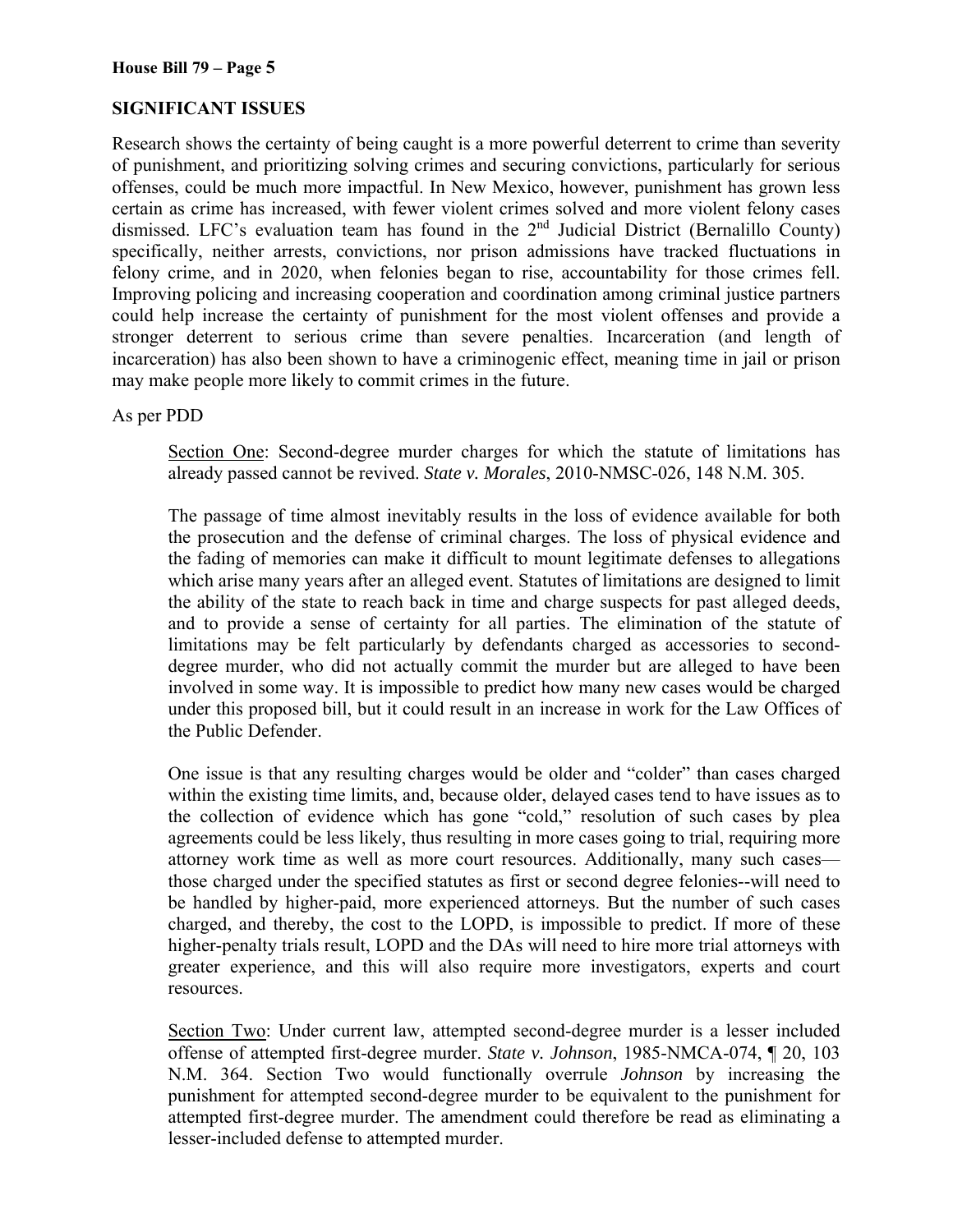Section Three: Assumption employed for analyzing Section Three: that the Legislature intends to amend Section 31-18-15(A) solely to increase the basic sentence for second degree murder and not to increase the penalty for any other crimes.

Section Three reformats Section 31-21-18(A) which sets the "basic sentences" for all of the felony degrees corresponding with Chapter 30, which defines crimes and assigns felony degrees. This structural change clarifies that, for example, a "third degree felony resulting in death," is not any "third degree felony" so designated in the criminal code that happens to result in death, but is limited to crimes expressly designated as a "third degree felony resulting in death" within its defining statute in Chapter 30. This is likely responsive to *State v. Franco*, 2016-NMCA-074, ¶¶ 17-34, 387 P.3d 279, which affirmed a "special" felony sentence for a "generic" felony.

That said, removing the numbering system in Subsection A could lead to some confusion. Analyst recommends maintaining subsections numbers for each basic sentence.

Finally, Section Three increases the basic sentence for second degree murder from 15 to 18 years. The deterrent effect of increasing the punishment for second-degree murder from fifteen-years to eighteen-years approaches zero. Analyst posits that the three-year penalty increase would have no deterrent effect.

As per the Attorney General's Office

The proposed amendments that abolish the statute of limitations for second degree murder would apply to some crimes that were committed before the effective date of the legislation. While this amendment "cannot revive a previously time-barred prosecution" it could "extend an unexpired limitation period." *State v. Morales*, 2010-NMSC-026, ¶¶ 1, 20, 148 N.M. 305.

## As per DPS

New Mexico is currently the only state in the country with a statute of limitations for second degree murder. This will change a loophole that barred the state in some instances from holding the defendant accountable for murder.

It has never made sense that aggravated battery (GBH) was a more serious crime than attempted second degree murder. The changes to the penalties for second degree murder and attempted second degree murder fix this issue.

## **CONFLICT, RELATIONSHIP**

HB79 conflicts in language, if not intent, with House Bill 25 and House Bill 140. HB79 abolishes the statute of limitation for second-degree murder by amending Subsection I of Section 30-1-8 NMSA 1978, while HB25 and HB140 accomplish the same purpose by amending Subsections A and I (and amend Subsection I with slightly different language than HB79).

HB79 relates to House Bill 28, which also amends Section 31-18-15 NMSA 1978 to add a basic sentence for possession of a firearm by a felon.